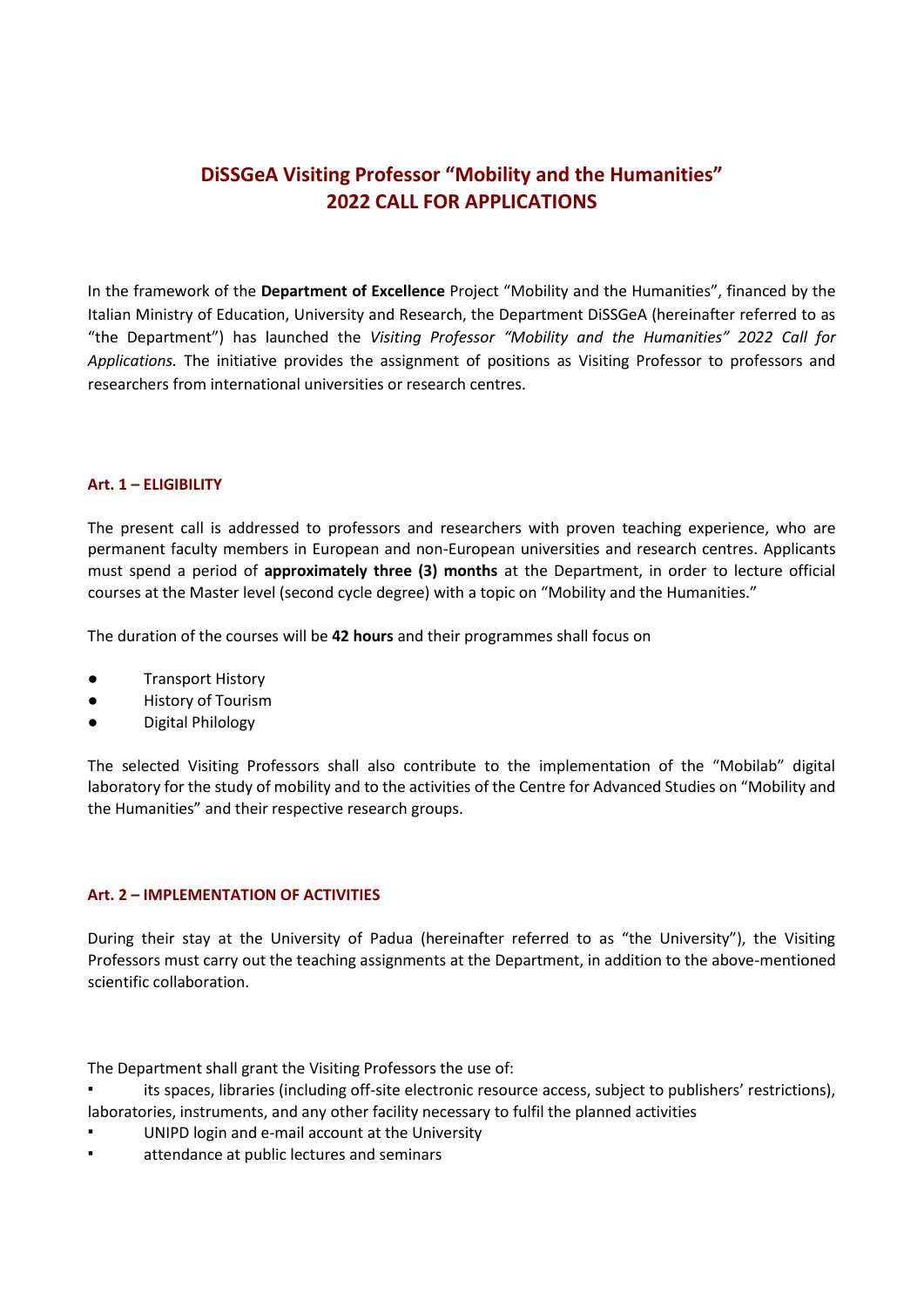### **Art. 3 – EMPLOYMENT CONDITIONS**

The teaching contracts will be funded by the Department through the **Department of Excellence** Project "Mobility and the Humanities". Teaching positions are assigned for 42-hour courses within a Master's degree programme. Collateral scientific collaboration activities with the research groups of the **Department of Excellence** Project shall also be implemented.

All appointments are assigned for a fixed term. The planned teaching activities shall be carried out during the academic year 2022/2023. The related teaching contracts must be signed by 30/09/2022, for courses taking place in the first semester (*Winter term: September to February*), and by 31/01/2023, for courses taking place in the second semester (*Spring term: February to July*).

For the History of Tourism and Transport History courses, applications for the Winter Term (September to February) are particularly welcome.

For the activities referred to in Article 2 of the present call, the Department will provide a total gross amount of € 14.720 for teaching a **42 hour course** (over approximately 3 months). To this amount, the Department shall apply tax contributions in accordance with current legislation. If the non-resident Visiting Professor decides to apply an existing *Convention for the avoidance of double taxation,* between Italy and his/her country of residence, he/she will only pay taxes there. If not, the University will need to charge extra tax contributions in Italy (including Italian social security taxes).

The Department shall also provide insurance coverage for accidents and civil liability in accordance with the conditions stated in the policies taken out by the University. Under the teaching contract provided by the present call, Visiting Professors are not entitled to additional monthly payments, annual leave or severance schemes. No additional financial obligation shall arise for the University or the Department.

### **Art. 4 – SUBMISSION**

Applications must be submitted by professors and researchers of European and non-European universities and research centres, using the attached Application Form (Annex 1), together with:

- Curriculum Vitae, including teaching experience and other relevant activities
- List of academic publications
- Detailed programme of planned activities (*see the Application Form*), in particular:
- − A proposal for a 42-hour course, including a title and a detailed syllabus
- − A copy of Passport (or ID Card, for EU citizens only)
- Selection of the Research group, at the Department, to collaborate with

and a brief statement of the proposed research activities to be undertaken

Motivation letter, in line with the Department's educational and scientific programmes, as well as future cooperation opportunities

The deadline for submission is **January 15th , 2022 at 1:00 pm (CET)**. Applications must be submitted by email to [international.dissgea@unipd.it](mailto:international.dissgea@unipd.it) with the subject **Visiting Professor "Mobility and the Humanities."** Incomplete or incorrect applications will be excluded from the selection procedure.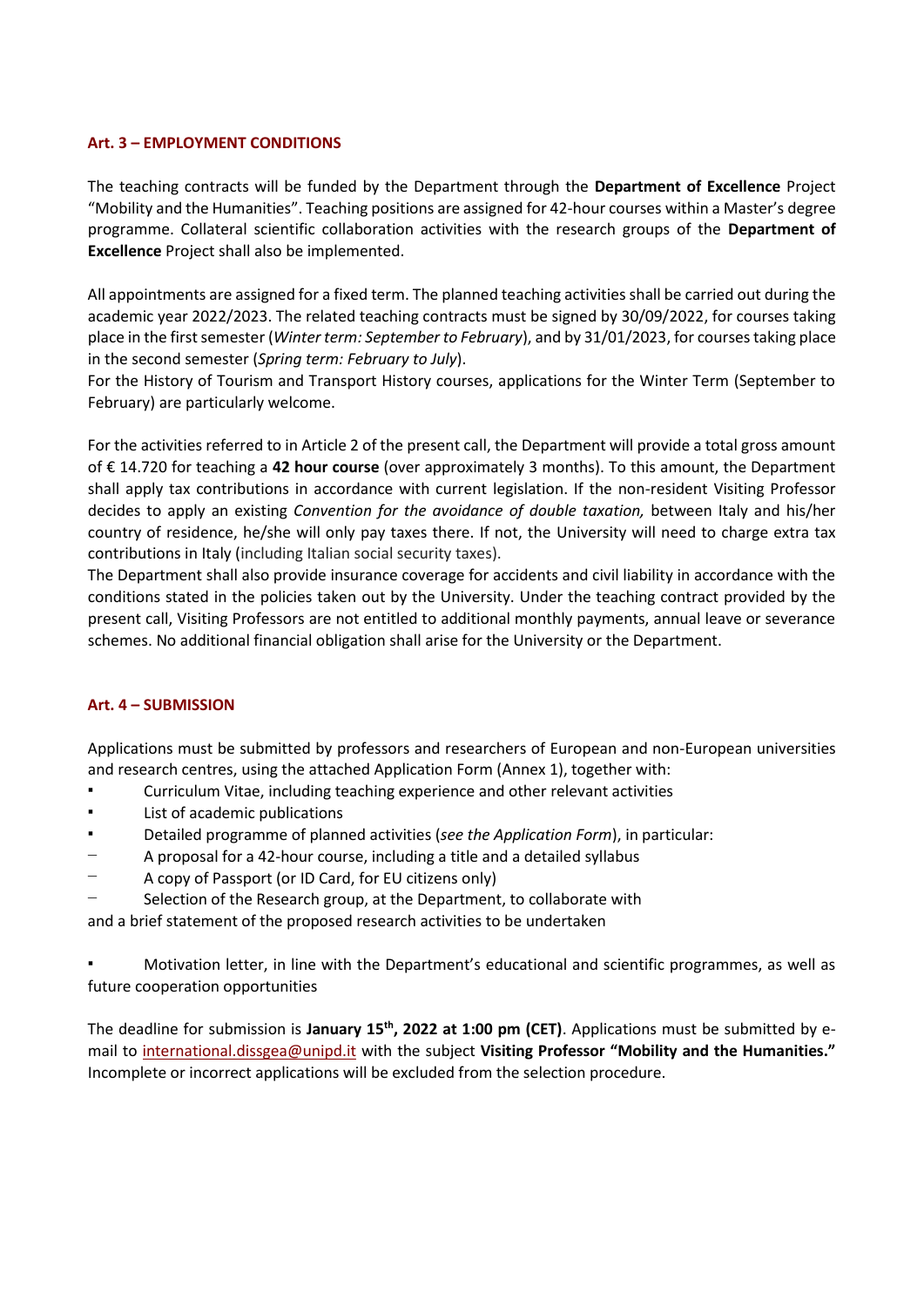## **Art. 5 – SELECTION PROCEDURE**

Applications will be assessed by a Selection Committee appointed by the Department's Scientific Committee, who will review the proposals. Assignment will be awarded on merit ranking criteria.

The results of the selection procedure will be communicated to successful candidates no later than January 30<sup>th</sup>, 2021. Selected candidates must communicate their formal acceptance no later than February 10<sup>th</sup>, 2021. Those who do not respect this deadline will be excluded from the selection procedure. In case of renouncement of one or two selected Visiting Professors, suitable candidates will be contacted according to ranking.

An official approval from the home institution's competent authorities will be requested of successful candidates at the end of the selection procedure.

Padova, 10th of November 2021.

The Director of Department DiSSGeA *Prof. Gianluigi Baldo*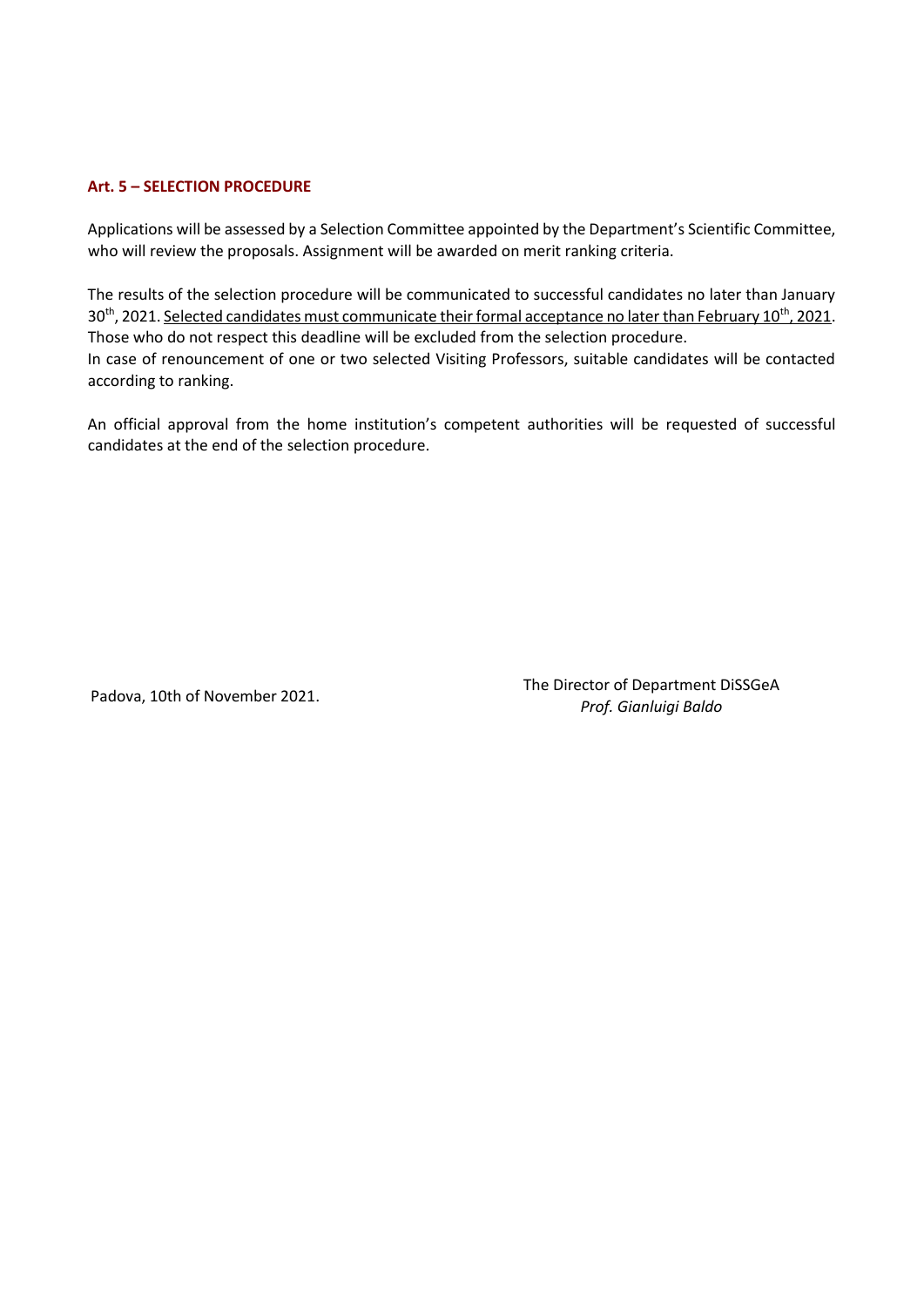# Appendix

# **'Mobility and the Humanities' Project of Excellence**

The Department of Historical and Geographic Sciences and the Ancient World (DiSSGeA) has been selected by ANVUR, the Italian National Agency for the Evaluation of the University and Research Systems, as **Department of Excellence** for the period 2018-2022. Thanks to this achievement, DiSSGeA will receive 6,075,000 € from the Italian Ministry for Education, University and Research (MIUR) for strengthening research activities, developing excellent teaching methods and enhancing its international profile.

Combining mobility studies and research in the humanities, the project will boost the Department's activities in the coming years. DiSSGeA aims to become a **research hub for the humanistic study of mobility**, meaning the movement of people, objects, ideas and texts in space and time.

The project has funded the recruitment of **four (4) new staff members**, as well as the development of **two (2) new research infrastructures**: a Centre for Advanced Studies in Mobility and the Humanities, and a Digital Laboratory for Mobility Research in the Humanities (MobiLab).

The project also includes **a series of initiatives fostering excellence in education**: A new curriculum in Mobility Studies within the Historical Sciences Master programme, scholarships and study prizes for students with an outstanding academic record, additional funding for Erasmus+ outgoing mobility, PhD and post-doc research grants supporting research on mobility, and an invitation to world-renowned visiting scholars. Such initiatives contribute to the **training of a new generation of humanists** who know how to manage mobilityrelated topics with a high degree of awareness of their complexities.

The study of mobility will allow the DiSSGeA to deal with current urgent problems and with topics that have a strong **impact on the present socio-economic context**. The implementation of dissemination activities and networking with stakeholders at different scales will support an effective action of public engagement in line with the principles of Open Science.

# **Research aims**

The scientific objective of the Project is to significantly advance the study of mobility, understood as the movement of people, objects, ideas and texts in past and present societies as well as in different geographical contexts. Taking advantage of a rich and unique mix of disciplines, with a distinctive reference to the connections between past and present times (from antiquity to contemporaneity), the Centre for Advanced Studies in Mobility and the Humanities aims to contribute to the emerging area of mobility study through the humanities, which is increasingly pursued by other research hubs worldwide.

Technological and societal advancement have moved toward an increased interest in mobilities and their complexity. While this has been the object of a major involvement by the hard and social sciences, the humanities can play an equally important role in understanding mobility in a diachronic and spatial perspective. Thanks to a multifaceted conceptualisation of mobility, the availability of an ever-increasing amount of data, an expanding methodological creativity involving a variety of sources, and the convergence of social and humanities research, mobility studies today can bring together a multiplicity of movement-related phenomena in a single study program. Indeed, the study of movement-related processes is central to a diverse range of research topics and disciplinary domains at DiSSGeA.

This inclusive and plural approach will help in overcoming the traditional paradigm that reads past and present as static entities developing independently one from the other. The combination of historiographical, philological, geographical and anthropological methods, with a reference also to economic and legal aspects, allows better understanding of the dynamism of human societies and nonhuman entities, and to reconstruct in critical ways the related contexts, practices and experiences at different scales.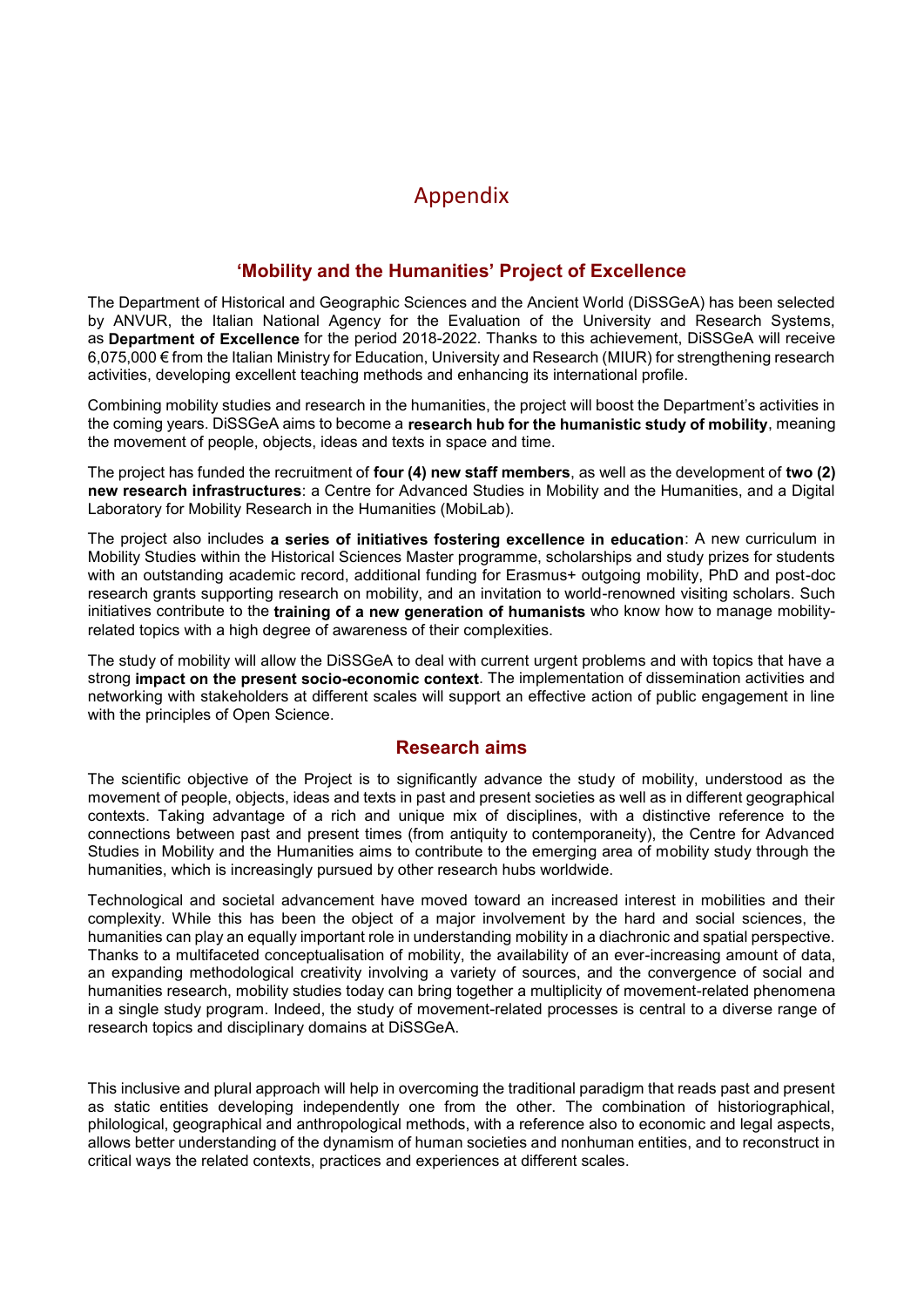The project takes into consideration three areas of interest:

**Mobility study methodologies.** DiSSGeA aspires to develop new methodologies to become a landmark in the scientific landscape of humanistic mobility studies. The approach is both quantitative (such as data mining and big-data analysis, historical geographical information systems and geovisualisation of mobility issues) and qualitative (such as comparative textual analysis, thematic reconstruction of networks, mobile ethnography, creative methods, phenomenological reading of mobile experiences and their representations). The newly elaborated methodologies will also be able to contribute to other fields of mobility studies in the future.

**Mobility phenomena.** DiSSGeA intends to contribute to the rethinking of mobility phenomena from a humanistic perspective. Mobilities are not limited to transport or current migratory challenges, but include a variety of subjects, as for example: movements of knowledge and political cultures; movements and translation of books and textual tradition; landscape mobility practices; the narration and representation of movement; movements of scientific collections; the reimagination of the mobility-immobility nexus.

**Mobility impact on the social sphere.** This area aims at understanding and interpreting the social, cultural, political and economic changes triggered by mobility phenomena. In such a framework, the synergy between the different disciplines within DiSSGeA allows, on one hand, to contextualise the impact of mobility phenomena in the contemporary world and, on the other, to study the profound dynamism of societies in all historical epochs. Historicising mobilities, thus, is also seen as an opportunity to critically rethink present and future mobilities.

# **The Centre and MobiLab**

Starting from a collaborative stance, the newly established Centre for Advanced Studies in Mobility and the Humanities, hosted at DiSSGeA, is committed to running the **Mobility and the Humanities Seminar Series.**  Key speakers in the field are regularly invited to further elaborate on, and advance, their research activities. This way, the Centre configures itself as an **international research hub for the humanistic study of mobility,** a place where intellectual exchange and hospitality take a crucial part in the development of brandnew research directions. The Centre aims at stimulating collaboration around **new basic and interdisciplinary research**, consolidating the international standing of DiSSGeA and making it more attractive for young researchers, while clearly identifying its scientific mission as a Department of Excellence.

**The Digital Laboratory for Mobility Research (MobiLab)** aims at addressing the need to manage large quantities of data connected with mobilities and to provide digital support to qualitative research. The lab is also interested in reflecting upon the challenging epistemological issues that digital research in the humanities involves.

The lab, equipped with state-of-the-art technology and staffed by digital humanities experts, will **develop new methodologies, research tools, empirical digital projects and innovative teaching and dissemination.**  The aim is to use IT in the humanities not only as a mere tool, but to advance the understanding of mobility phenomena and the concept of mobility itself within the humanities.

# **Clusters – NODES**

### **PEOPLE**

The so-called new mobilities paradigm does not constitute a change such that concepts of place, territory, landscape and borders are considered outdated and no longer suitable for studying times and spaces or providing interpretative keys to texts, representations or discourses. The mobility turn does not introduce radically new themes, since the social sciences and the humanities—including history, geography and anthropology above all—have always dealt with movements and especially with those of individuals and peoples. The main feature of this new paradigm is instead the development of a holistic and interdisciplinary reflection on what mobility is, as well as on a comparative, multiscalar and transcalar approach. Scales and research areas that used to be disconnected are now stimulated to meet and confront under the mobilities studies umbrella and to reconsider their own concepts, models and objects of study with a renewed focus on the role of mobility.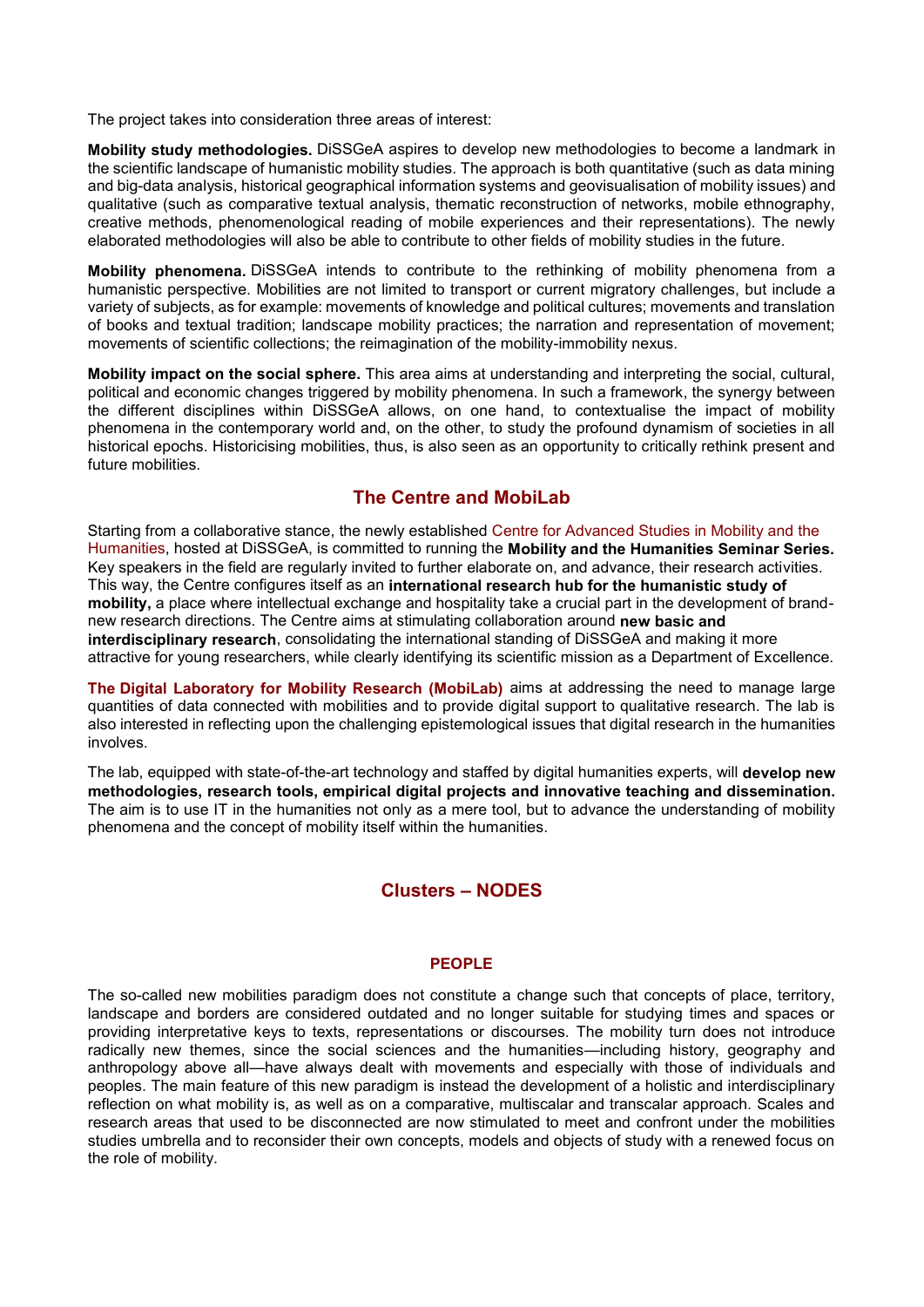The attention on people on the move is a central aspect of the research inspired by the mobility turn. Scales and subjects of the studies dealing with people's mobility are innumerable: single movements of bodiesliving, dead or even parts of bodies; dances and rhythms of daily movements characterising contemporaneity or past ages; movements inside our homes, in schools and offices, within neighbourhoods and along the streets, in gated communities as well as in refugee camps; movements within metropolis, by road or rail, between countryside and city, for different purposes (tourism, trade, military campaigns or religious pilgrimages); migrations and the movement of peoples through political or physical borders, between states or continents.

This node aims to explore whether and how this renewed attention to people's mobility and movements, over a temporal and chronological period of *longue durée* and with diachronic and comparative approaches, can fruitfully influence the already consolidated studies characterising the Department of Historical and Geographic Sciences and the Ancient World. This approach also aims at stimulating new research projects willing to consider and problematise what happens during movement, between the places from which or to which people move, in its material, symbolic and experiential aspects, as well as exploring how different movements and movements of people can redefine places themselves, in a dynamic and diachronic perspective.

In order to contribute to a mobile approach in the humanities, this node plans to deepen different themes, such as:

● *migrations of peoples and individuals over time*: reasons, conditions, experiences, representations and narrations; permanent, temporary or seasonal migrations

other forms of mobility: small-scale daily movements, commuters, conditions and mobility possibilities for the elderly or young people, group mobilities, tourism, military travels, mobility of students and scientists, mobility in the afterlife, the movements of priests and friars, merchants, entrepreneurs, artisans and other professionals, pilgrims, patrons and people carrying works of art

the *immobility of people*: the political and social control of mobility on people of different gender, origin, condition; frictions, obstacles and barriers to travel

### **OBJECTS**

This node is placed within the Materialities and Mobilities research line as it is identified in the new mobilities paradigm context. It aims at exploring the different forms of objects circulating in space and time and the way in which mobility transforms their materiality, value (economic, symbolic) and functions. In addition to mobility traditionally understood as circulation of goods, the mobility of material objects widens its investigative horizon/perspective to the different declinations of the traveling object, the role of material contacts, the technical instruments, structures and physical contingencies, and the symbolic dimension, as variously involved in the concept of plural mobility.

In this perspective, a preliminary survey highlighted the following topics to be investigated:

The value of things and its transformations induced by mobility; the creation of value (economic and symbolic)

• The impact of mobility, both spatial and inter-generational, on the materiality of objects, from an economic, political and artistic point of view, in a global view of material culture

• The processes leading to the development of collections, which arise from mobility and circulation of things

• A methodological reflection on big-data, digital humanities and visual representation

Seminars with a theoretical approach will allow questioning of the conferment of value upon objects, regardless of their original materiality (common use objects or small human remains). Alternative kinds of materiality, such as those regarding reliquaries, images and inscriptions, as well as their circulation, will be investigated. The reflection on material culture from a global perspective will investigate themes related to collections, history of collections and cultural heritage preservation through seminars on museum objects interpreted from a mobility perspective (as well as from an interdisciplinary perspective involving geography, history and history of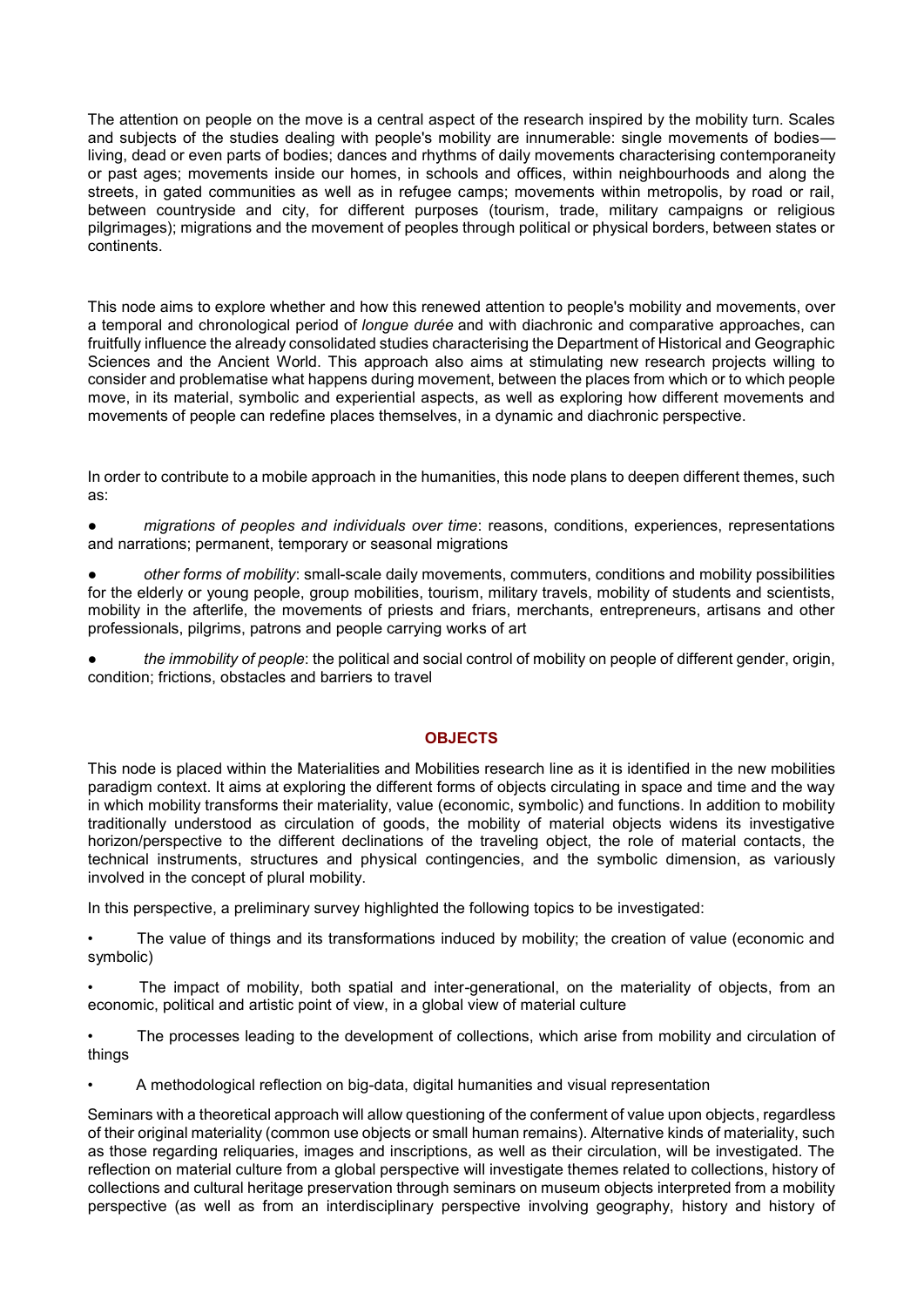science) and on the history of "political" objects, especially those traveling through diplomatic channels. The methodological aspects will be discussed with the contribution of maritime historians, in particular starting from a quantitative analysis of shipwrecks.

### **IDEAS**

This node aims at reflecting on the processes related to the mobility of ideas through time and space. It also aims at understanding the forms and reasons for the affirmation and circulation of some ideas in a context in which they are not the only ones available, as well as how ideas change in time and space.

In this context, ideas should be thought jointly with the practices they convey by widening the spectrum of the analysis, thus implying that this node should also research the conditions for their affirmation, reproduction and appropriation in geographical and historical contexts, even very distant. Thus, we wonder whether it is possible to discuss the mobility of ideas without binding ourselves to a diffusionist scheme, referring to variation also in epidemiological terms and, at the same time, whether it is productive to distinguish mobility from circulation.

In order to proceed in this direction, the working group set a common target allowing us to progress in a diachronic and interdisciplinary way: the common topic is tyranny, the despotic power or the dictatorship in the spatial-temporal articulations assumed by the use of such concepts.

Therefore, the aim is to keep on questioning, within the framework of the mobility turn, the synchronic and diachronic circulation of a complex device (e.g., crystallisation of ideologies, practices and political, social and economic dynamics). This theme has been defined on the basis that it is recurring in our studies, from the Ancient World (Fezzi, Raviola), to the Middle Ages (Canzian, Gallo), to the Modern Age (Piccinini, Savio, Valseriati, Viggiano), to the Contemporary (Albanese, Basso, Fava, Millan) and the Present (Quatrida). It also seems promising to explore and measure the theoretical import of the paradigm in relation to traditional categories of the social sciences used to thematise the phenomenon (circulation of ideas, diffusion, influence of the effects, transformation) and to activate debate and reflections about how to rethink the comparison action within the working group (and beyond).

#### **TEXTS**

In the framework of the Mobility and Humanities project, books (manuscripts and printed), texts, documents and the relative writers' supports (rolls, codices, epigraphs) hold an ambiguous status. On the one hand, they are objects exposed to all the concrete events of production, sale, loan, circulation, damage, conservation and loss. On the other hand, they are intangible objects. They convey texts and, therefore, ideas. The transmission of a book constitutes the circulation of words, texts, notions, names, ideas. This is a factor driving aggregation and identity, but also disaggregation and dissent. In such dual nature of material and immaterial objects, books and texts are always connected to people, who transcribe, translate, collate, annotate and comment upon texts. People also search/look for, buy, sell, give/lend and borrow, collect and bind books and manuscripts. Books travel with people, in a wide spatial and chronological dimension; they are gathered in public and private libraries that change locations, order, goals and destinations. As properly intended, in mobility—of places and contexts of use, of conservation spaces, of material supports, of writing/handwriting/spelling, of languages, of forms and functions—lies the distinctive feature of written communication tools.

This research group works on the spatial, chronological and conceptual mobility of books and texts, intertwining different disciplines (philology, palaeography, codicology, medieval diplomatics, history of religions, philosophy) and following multiple thematic perspectives, within which tradition (in its broadest sense) and identity assume a decisive significance. In the first year, the programme will focus on two main themes:

#### 1. Mobility of texts

The programme will provide seminars and workshops on texts as a factor of tradition and transformation (handwritten traditions, translations, interpretations), in particular on: Aristotelian tradition; medical tradition; school books and literature; Bible and biblical translation and related exegesis in the Greek, Latin, Syriac and Arabic cultural contexts; tradition of Lombard/Longobard documents and early medieval documentary koiné (transformations, updating, forms contamination between North and South of the Alps).